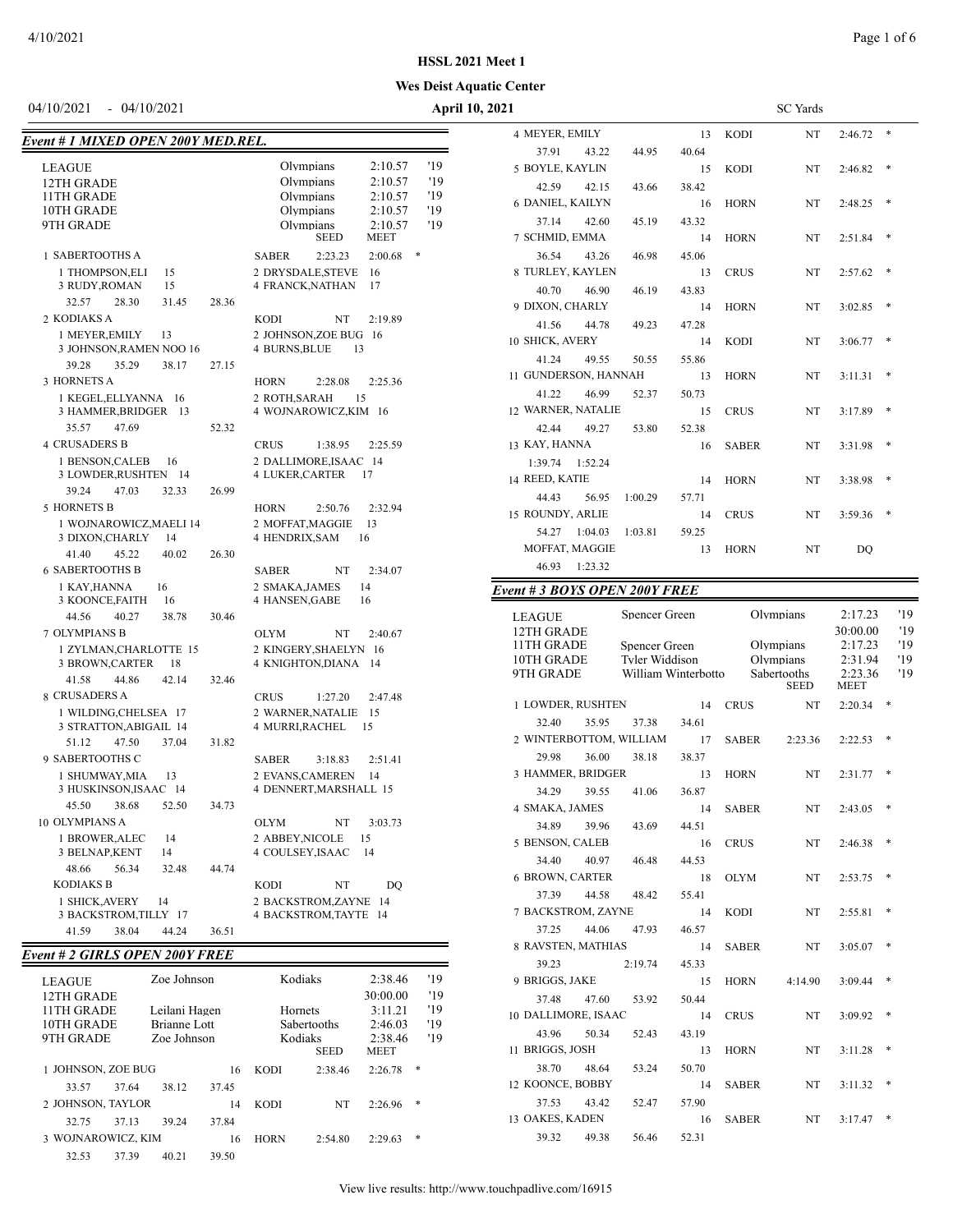#### **Wes Deist Aquat**

| 04/10/2021                     | $-04/10/2021$ |                |         |              |    |          |        | <b>April 10, 2021</b>         |                               |              | <b>SC</b> Yards        |
|--------------------------------|---------------|----------------|---------|--------------|----|----------|--------|-------------------------------|-------------------------------|--------------|------------------------|
| 14 DENNERT, MARSHALL           |               |                | 15      | <b>SABER</b> | NT | 3:18.08  | ∗      | 8 HANSEN, GABE                | 16                            | <b>SABER</b> | NT                     |
| 41.78                          | 48.62         | 53.73          | 53.95   |              |    |          |        | 48.02<br>41.42                | 1:02.28<br>54.68              |              |                        |
| 15 EVANS, CAMEREN              |               |                | 14      | <b>SABER</b> | NT | 3:32.74  | *      | 9 RAVSTEN, MATHIAS            | 14                            | <b>SABER</b> | NT                     |
|                                | 14.66         |                |         |              |    |          |        | 41.37<br>53.13                | 1:01.59<br>45.81              |              |                        |
| 16 BATES, JAXSON               |               |                | 14      | <b>KODI</b>  | NT | 3:43.50  | $\ast$ | Event # 6 GIRLS OPEN 50Y FREE |                               |              |                        |
| 52.34                          | 54.96         | 1:00.82        | 55.38   |              |    |          |        |                               |                               |              |                        |
| 17 MA, NOLAN                   |               |                | 14      | <b>KODI</b>  | NT | 4:06.20  | $\ast$ | <b>LEAGUE</b>                 | Kimberlee Woinarowi           |              | Hornets                |
| 44.10                          | 1:01.48       | 1:10.38        | 1:10.24 |              |    |          |        | 12TH GRADE                    |                               |              |                        |
| Event # 4 GIRLS OPEN 200Y I.M. |               |                |         |              |    |          |        | 11TH GRADE<br>10TH GRADE      | Leilani Hagen<br>Brianne Lott |              | Hornets<br>Sabertooths |
|                                |               |                |         |              |    |          |        | 9TH GRADE                     | Kimberlee Woinarowi           |              | Hornets                |
| <b>LEAGUE</b>                  |               | Kailev Johnson |         | Kodiaks      |    | 2:57.43  | '19    |                               |                               |              | <b>SEED</b>            |
| 12TH GRADE                     |               |                |         |              |    | 30:00.00 | '19    | 1 JOHNSON, TAYLOR             | 14                            | <b>KODI</b>  | :33.10                 |
| 11TH GRADE                     |               |                |         |              |    | 30:00.00 | '19    | 30.21                         |                               |              |                        |
| 10TH GRADE                     |               | Andrea Pett    |         | Hornets      |    | 3:23.22  | '19    | 2 MEYER, EMILY                | 13                            |              |                        |
| 9TH GRADE                      |               | Kailev Johnson |         | Kodiaks      |    | 2:57.43  | '19    |                               |                               | <b>KODI</b>  | :31.54                 |

| 91 H UKADE                  |       | Kalley Johnson      |       | <b>NOCHAKS</b> | <b>SEED</b> | 2:31.45<br><b>MEET</b> |     | 12 |
|-----------------------------|-------|---------------------|-------|----------------|-------------|------------------------|-----|----|
| 1 STRATTON, ABIGAIL         |       |                     | 14    | <b>CRUS</b>    | NT          | 2:54.44                | *   |    |
| 38.68                       | 43.69 | 54.27               | 37.80 |                |             |                        |     |    |
| 2 JOHNSON, RAMEN NOODLES 16 |       |                     |       | KODI           | 2:57.43     | 2:54.99                | *   |    |
| 39.62                       | 44.16 | 53.49               | 37.72 |                |             |                        |     |    |
| 3 KEGEL, ELLYANNA           |       |                     | 16    | <b>HORN</b>    | NT          | 2:55.03                | *   |    |
| 40.01                       | 44.35 | 51.05               | 39.62 |                |             |                        |     |    |
| 4 DANIEL, KAILYN            |       |                     | 16    | <b>HORN</b>    | NT.         | 3:06.55                | *   |    |
| 40.61 49.42                 |       | 53.20               | 43.32 |                |             |                        |     |    |
| 5 ROTH, SARAH               |       |                     | 15    | <b>HORN</b>    | NT          | 3:14.56                | *   |    |
| 43.09 48.49                 |       | 1:00.20             | 42.78 |                |             |                        |     |    |
| 6 TURLEY, KAYLEN            |       |                     | 13    | <b>CRUS</b>    | NT          | 3:18.44                | *   |    |
|                             |       | 43.22 49.12 1:00.94 | 45.16 |                |             |                        |     |    |
| 7 WOJNAROWICZ, MAELI        |       |                     | 14    | <b>HORN</b>    | NT          | 3:19.24                | $*$ |    |
| 46.84                       | 48.39 | 1:00.57             | 43.44 |                |             |                        |     |    |
| 8 KOONCE, FAITH             |       |                     | 16    | <b>SABER</b>   | <b>NT</b>   | 3:20.10                | *   |    |
| 43.35                       | 50.20 | 57.61               | 48.94 |                |             |                        |     |    |
| 9 DIXON, CHARLY             |       |                     | 14    | <b>HORN</b>    | NT          | 3:21.09                | *   |    |
| 46.61                       | 53.34 | 58.04               | 43.10 |                |             |                        |     |    |
| 10 BACKSTROM, TILLY         |       |                     | 17    | <b>KODI</b>    | NT          | 3:21.55                | *   |    |
| 45.62 48.21                 |       | 1:05.16             | 42.56 |                |             |                        |     |    |
| 11 WRAY, JAYNIE             |       |                     | 17    | <b>HORN</b>    | NT          | 3:25.67                | *   |    |
| 47.03                       | 59.48 | 58.01               | 41.15 |                |             |                        |     |    |
| 12 REED, KATIE              |       |                     | 14    | <b>HORN</b>    | NT          | 4:05.75                | *   |    |

## *Event # 5 BOYS OPEN 200Y I.M.*

59.80 1:04.65 1:09.13 53.78

| <b>LEAGUE</b><br>12TH GRADE<br>11TH GRADE<br>10TH GRADE<br>9TH GRADE |       | Spencer Green<br>Nick Brown<br>Spencer Green<br>Conner Turpin<br>Tyler Green |       | Olympians<br>Crusaders<br>Olympians<br>Crusaders<br>Olympians | <b>SEED</b> | 2:30.35<br>2:37.06<br>2:30.35<br>2:43.50<br>2:35.17<br><b>MEET</b> | '19<br>'19<br>'19<br>'19<br>'19 |
|----------------------------------------------------------------------|-------|------------------------------------------------------------------------------|-------|---------------------------------------------------------------|-------------|--------------------------------------------------------------------|---------------------------------|
| 1 THOMPSON, ELI                                                      |       |                                                                              | 15    | <b>SABER</b>                                                  | NT          | 2:39.71                                                            | *                               |
| 30.20                                                                | 38.13 | 50.96                                                                        | 40.42 |                                                               |             |                                                                    |                                 |
| 2 BURNS, BLUE                                                        |       |                                                                              | 13    | <b>KODI</b>                                                   | NT          | 2:41.58                                                            | *                               |
| 34.99                                                                | 40.81 | 47.39                                                                        | 38.39 |                                                               |             |                                                                    |                                 |
| 3 ALLRED, ADAM                                                       |       |                                                                              | 14    | <b>CRUS</b>                                                   | NT          | 2:44.29                                                            |                                 |
| 35.28                                                                | 42.01 | 47.64                                                                        | 39.36 |                                                               |             |                                                                    |                                 |
| <b>4 HAMMER, BRIDGER</b>                                             |       |                                                                              | 13    | <b>HORN</b>                                                   | NT          | 2:48.55                                                            |                                 |
| 35.99                                                                | 40.28 | 53.61                                                                        | 38.67 |                                                               |             |                                                                    |                                 |
| 5 FRANCK, NATHAN                                                     |       |                                                                              | 17    | <b>SABER</b>                                                  | NT          | 2:50.08                                                            |                                 |
| 35.92                                                                | 44.23 | 54.70                                                                        | 35.23 |                                                               |             |                                                                    |                                 |
| 6 HENDRIX, SAM                                                       |       |                                                                              | 16    | <b>HORN</b>                                                   | NT          | 2:55.40                                                            |                                 |
| 36.90                                                                |       | 2:16.13                                                                      | 39.27 |                                                               |             |                                                                    |                                 |
| 7 RUDY, ROMAN                                                        |       |                                                                              | 15    | <b>SABER</b>                                                  | NT          | 2:56.44                                                            |                                 |
| 36.17                                                                | 48.44 | 48.70                                                                        | 43.13 |                                                               |             |                                                                    |                                 |

| tic Center<br>2021                |                             |             |              | <b>SC</b> Yards        |                    |   |            |
|-----------------------------------|-----------------------------|-------------|--------------|------------------------|--------------------|---|------------|
|                                   |                             |             |              |                        |                    |   |            |
| 8 HANSEN, GABE<br>41.42<br>48.02  | 1:02.28                     | 16<br>54.68 | <b>SABER</b> | NT                     | 3:18.52            |   |            |
| 9 RAVSTEN, MATHIAS                |                             | 14          | <b>SABER</b> | NT                     | 3:21.90            |   |            |
| 41.37<br>53.13                    | 1:01.59                     | 45.81       |              |                        |                    |   |            |
| Event # 6 GIRLS OPEN 50Y FREE     |                             |             |              |                        |                    |   |            |
|                                   |                             |             |              |                        |                    |   |            |
| <b>LEAGUE</b><br>12TH GRADE       | Kimberlee Woinarowi         |             |              | Hornets                | :30.86<br>30:00.00 |   | '19<br>'19 |
| 11TH GRADE                        | Leilani Hagen               |             |              | Hornets                | :32.65             |   | '19        |
| 10TH GRADE                        | <b>Brianne Lott</b>         |             |              | Sabertooths            | :31.47             |   | '19        |
| 9TH GRADE                         | Kimberlee Wojnarowi         |             |              | Hornets<br>SEED        | :30.86<br>MEET     |   | '19        |
| 1 JOHNSON, TAYLOR<br>30.21        |                             | 14          | <b>KODI</b>  | :33.10                 | 30.21              | ∗ |            |
| 2 MEYER, EMILY<br>31.37           |                             | 13          | KODI         | :31.54                 | 31.37              | ∗ |            |
| 3 JOHNSON, ZOE BUG                |                             | 16          | KODI         | :32.35                 | 31.39              | * |            |
| 31.39<br>4 SCHMID, EMMA           |                             | 14          | <b>HORN</b>  | :37.27                 | 31.88              | * |            |
| 31.88<br>5 MURRI, RACHEL          |                             | 15          | <b>CRUS</b>  | :37.01                 | 32.27              | * |            |
| 32.27<br><b>6 WAHLEN, OLIVIA</b>  |                             | 14          | <b>CRUS</b>  | :33.20                 | 32.83              | * |            |
| 32.83<br>7 SHICK, AVERY           |                             | 14          | KODI         | :38.04                 | 33.27              | * |            |
| 33.27<br>8 LEZAMA-MARTINEZ, KENYA |                             | 18          | <b>HORN</b>  | NT                     | 33.91              | * |            |
| 33.91<br>9 BOYLE, KAYLIN          |                             | 15          | <b>KODI</b>  | NT                     | 34.27              | ∗ |            |
| 34.27<br>10 ZYLMAN, CHARLOTTE     |                             | 15          | OLYM         | :38.84                 | 35.25              | ∗ |            |
| 35.25<br>11 WARNER, NATALIE       |                             | 15          | <b>CRUS</b>  | NT                     | 36.58              | * |            |
| 36.58<br>* 12 GUNDERSON, HANNAH   |                             | 13          | <b>HORN</b>  | :38.89                 | 37.07              | ∗ |            |
| 37.07<br>* 12 HOADLEY, CLARA      |                             | 15          | <b>HORN</b>  | :52.89                 | 37.07              | * |            |
| 37.07<br>14 KINGERY, SHAELYN      |                             | 16          | <b>OLYM</b>  | :55.34                 | 38.16              | * |            |
| 38.16<br>15 GRANAT, ADDI          |                             | 14          | SABER        | :37.85                 | 38.60              | * |            |
| 38.60<br>16 KNIGHTON, DIANA       |                             | 14          | <b>OLYM</b>  | :38.45                 | 38.95              | * |            |
| 38.95<br>17 ROUNDY, ARLIE         |                             | 14          | <b>CRUS</b>  | NT                     | 43.80              | * |            |
| 43.80<br>18 TIRRELL, TIRRELL      |                             | 14          | SABER        | :42.72                 | 44.50              | * |            |
| 44.50<br>19 SHUMWAY, MIA<br>44.68 |                             | 13          | <b>SABER</b> | :44.18                 | 44.68              | * |            |
| ABBEY, NICOLE                     |                             | 15          | <b>OLYM</b>  | NT                     | DQ                 |   |            |
| 41.30                             |                             |             |              |                        |                    |   |            |
| Event # 7 BOYS OPEN 50Y FREE      |                             |             |              |                        |                    |   |            |
| LEAGUE                            | Nick Brown                  |             |              | Crusaders              | :24.75             |   | '19        |
| 12TH GRADE<br>11TH GRADE          | Nick Brown<br>Spencer Green |             |              | Crusaders<br>Olympians | :24.75<br>:27.35   |   | '19<br>'19 |
| 10TH GRADE                        | Tyler Widdison              |             |              | Olympians              | :28.87             |   | '19        |
| 9TH GRADE                         | William Winterbotto         |             |              | Sabertooths<br>SEED    | :26.37<br>MEET     |   | '19        |
| 1 DRYSDALE, STEVE                 |                             | 16          | SABER        | :29.40                 | 24.50              |   |            |
| 24.50                             |                             |             |              |                        |                    |   |            |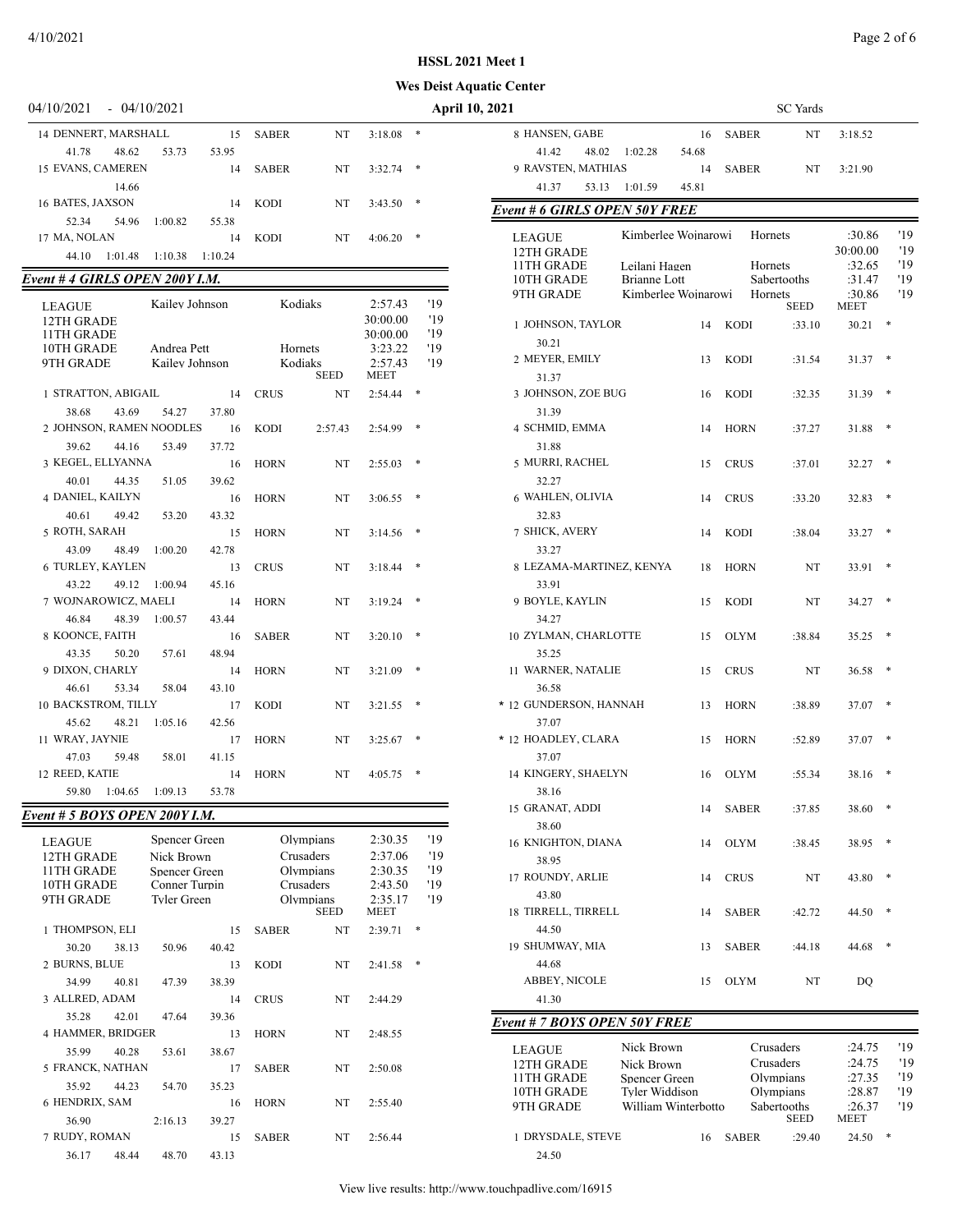#### 04/10/2021 - 04/10/2021 **April 10, 2021** SC Yards

### **Wes Deist Aquatic Center HSSL 2021 Meet 1**

| 2 WINTERBOTTOM, WILLIAM<br>27.46                     | 17 | <b>SABER</b>                 | :26.84 | 27.46   |  |
|------------------------------------------------------|----|------------------------------|--------|---------|--|
| 3 BROWN, CARTER                                      | 18 | <b>OLYM</b>                  | NT     | 28.68   |  |
| 28.68                                                |    |                              |        |         |  |
| 4 ALLRED, ADAM<br>29.44                              | 14 | <b>CRUS</b>                  | :29.87 | 29.44   |  |
| 5 HENDRIX, SAM                                       | 16 | <b>HORN</b>                  | :33.57 | 29.92   |  |
| 29.92                                                |    |                              |        |         |  |
| 6 BELNAP, KENT<br>29.95                              | 14 | <b>OLYM</b>                  | :29.93 | 29.95   |  |
| 7 CHRISTENSEN, JACOB                                 | 15 | <b>CRUS</b>                  | :34.42 | 30.72   |  |
| 30.72                                                |    |                              |        |         |  |
| 8 SMAKA, JAMES                                       | 14 | <b>SABER</b>                 | :32.66 | 31.89   |  |
| 31.89                                                |    |                              |        |         |  |
| 9 OAKES, KADEN                                       | 16 | <b>SABER</b>                 | NT     | 32.78   |  |
| 32.78                                                |    |                              |        |         |  |
| 10 BRIGGS, JOSH                                      | 13 | <b>HORN</b>                  | :33.23 | 34.04   |  |
| 34.04                                                |    |                              |        |         |  |
| 11 MURRI, TYLER                                      | 13 | <b>CRUS</b>                  | :41.59 | 35.73   |  |
| 35.73                                                |    |                              |        |         |  |
| 12 BRIGGS, JAKE<br>36.55                             | 15 | <b>HORN</b>                  | :39.37 | 36.55   |  |
| 13 KOONCE, BOBBY                                     | 14 | <b>SABER</b>                 | :37.57 | 36.80   |  |
| 36.80                                                |    |                              |        |         |  |
| 14 BROWER, ALEC                                      | 14 | <b>OLYM</b>                  | :44.27 | 37.61   |  |
| 37.61                                                |    |                              |        |         |  |
| 15 EVANS, CAMEREN                                    | 14 | <b>SABER</b>                 | :50.20 | 37.79   |  |
| 37.79                                                |    |                              |        |         |  |
| 16 BACKSTROM, TAYTE                                  | 14 | KODI                         | :38.98 | 38.69   |  |
| 38.69                                                |    |                              |        |         |  |
| 17 HUSKINSON, ISAAC                                  | 14 | SABER                        | :38.35 | 39.06   |  |
| 39.06                                                |    |                              |        |         |  |
| 18 BATES, JAXSON                                     | 14 | <b>KODI</b>                  | :45.60 | 46.44   |  |
| 46.44                                                |    |                              |        |         |  |
| 19 COULSEY, ISAAC                                    | 14 | <b>OLYM</b>                  | :46.59 | 47.71   |  |
| 47.71                                                |    |                              |        |         |  |
| 20 MA, NOLAN                                         | 14 | <b>KODI</b>                  | :41.38 | 49.38   |  |
| 49.38                                                |    |                              |        |         |  |
| vent # 8 GIRLS OPEN 100Y FLY                         |    |                              |        |         |  |
| $V$ oilay Labraan<br><b>TTA</b><br>$\alpha$ $\alpha$ |    | $V \circ \text{dial}_\Omega$ |        | 1.22.92 |  |

| Event # 8 GIRLS OPEN 100Y FLY |  |
|-------------------------------|--|
|-------------------------------|--|

| <b>LEAGUE</b><br>12TH GRADE<br>11TH GRADE<br>10TH GRADE | Kailey Johnson<br>Maren Carlile |    |             | Kodiaks                  | 1:23.82<br>30:00.00<br>30:00.00<br>1:58.81 | '19<br>'19<br>'19<br>'19 |
|---------------------------------------------------------|---------------------------------|----|-------------|--------------------------|--------------------------------------------|--------------------------|
| 9TH GRADE                                               | Kailev Johnson                  |    | Kodiaks     | Olympians<br><b>SEED</b> | 1:23.82<br><b>MEET</b>                     | '19                      |
| 1 JOHNSON, TAYLOR                                       |                                 | 14 | <b>KODI</b> | NT                       | 1:22.21                                    | *                        |
| 36.19<br>46.02                                          |                                 |    |             |                          |                                            |                          |
| 2 JOHNSON, RAMEN NOODLES                                |                                 | 16 | <b>KODI</b> | 1:23.82                  | 1:23.39                                    | $*$                      |
| 39.00<br>44.39                                          |                                 |    |             |                          |                                            |                          |
| 3 WOJNAROWICZ, KIM                                      |                                 | 16 | <b>HORN</b> | NT                       | 1:27.68                                    | *                        |
| 39.06<br>48.62                                          |                                 |    |             |                          |                                            |                          |
| 4 ROTH, SARAH                                           |                                 | 15 | <b>HORN</b> | NT                       | 1:29.96                                    | *                        |
| 40.27<br>49.69                                          |                                 |    |             |                          |                                            |                          |
| 5 KEGEL, ELLYANNA                                       |                                 | 16 | <b>HORN</b> | NT                       | 1:30.12                                    | $*$                      |
| 42.30<br>47.82                                          |                                 |    |             |                          |                                            |                          |
| <b>6 DANIEL, KAILYN</b>                                 |                                 | 16 | <b>HORN</b> | NT                       | 1:33.44                                    | $*$                      |
| 43.12<br>50.32                                          |                                 |    |             |                          |                                            |                          |
| 7 WRAY, JAYNIE                                          |                                 | 17 | <b>HORN</b> | NT                       | 1:43.48                                    | *                        |
| 49.85<br>53.63                                          |                                 |    |             |                          |                                            |                          |

| 8 KOONCE, FAITH                        |                                | 16 | <b>SABER</b> | NT                     | 1:44.45            | * |            |
|----------------------------------------|--------------------------------|----|--------------|------------------------|--------------------|---|------------|
| 47.39<br>57.06                         |                                |    |              |                        |                    |   |            |
| 9 KAY, HANNA<br>49.50                  |                                | 16 | <b>SABER</b> | NT                     | 1:46.13            |   |            |
| 56.63<br>10 SCHMID, EMMA               |                                | 14 | <b>HORN</b>  | NT                     | 1:46.53            | * |            |
| 45.38<br>1:01.15                       |                                |    |              |                        |                    |   |            |
| 11 HOADLEY, CLARA                      |                                | 15 | <b>HORN</b>  | NT                     | 1:50.83            | * |            |
| 51.72<br>59.11                         |                                |    |              |                        |                    |   |            |
| 12 WILDING, CHELSEA                    |                                | 17 | <b>CRUS</b>  | NT                     | 2:00.93            | * |            |
| 50.12<br>1:10.81                       |                                |    |              |                        |                    |   |            |
| DIXON, CHARLY                          |                                | 14 | <b>HORN</b>  | NT                     | DO                 |   |            |
| 47.69<br>55.49                         |                                |    |              |                        |                    |   |            |
| Event # 9 BOYS OPEN 100Y FLY           |                                |    |              |                        |                    |   |            |
| LEAGUE                                 | Tyler Green                    |    |              | Olympians              | 1:08.05            |   | '19        |
| 12TH GRADE                             |                                |    |              |                        | 30:00.00           |   | '19        |
| 11TH GRADE<br>10TH GRADE               | Spencer Green<br>Conner Turpin |    |              | Olympians<br>Crusaders | 1:10.18<br>1:15.91 |   | '19<br>'19 |
| 9TH GRADE                              | Tyler Green                    |    |              | Olympians              | 1:08.05            |   | '19        |
|                                        |                                |    |              | <b>SEED</b>            | MEET               |   |            |
| 1 THOMPSON, ELI                        |                                | 15 | <b>SABER</b> | NT                     | 1:17.16            | * |            |
| 33.63<br>43.53<br>2 BURNS, BLUE        |                                |    | <b>KODI</b>  | NT                     |                    | * |            |
| 42.73<br>35.94                         |                                | 13 |              |                        | 1:18.67            |   |            |
| 3 HAMMER, BRIDGER                      |                                | 13 | <b>HORN</b>  | NT                     | 1:18.71            | * |            |
| 37.22<br>41.49                         |                                |    |              |                        |                    |   |            |
| <b>4 LOWDER, RUSHTEN</b>               |                                | 14 | <b>CRUS</b>  | NT                     | 1:18.83            | * |            |
| 37.14<br>41.69                         |                                |    |              |                        |                    |   |            |
| 5 LUKER, CARTER                        |                                | 17 | <b>CRUS</b>  | NT                     | 1:23.21            | * |            |
| 35.94<br>47.27                         |                                |    |              |                        |                    |   |            |
| <b>6 FRANCK, NATHAN</b>                |                                | 17 | <b>SABER</b> | NT                     | 1:25.63            | * |            |
| 38.36<br>47.27                         |                                |    |              |                        |                    |   |            |
| 7 SMAKA, JAMES                         |                                | 14 | <b>SABER</b> | NT                     | 1:37.91            | * |            |
| 43.14<br>54.77<br>8 HANSEN, GABE       |                                |    |              | NT                     |                    | * |            |
| 49.82<br>1:00.35                       |                                | 16 | <b>SABER</b> |                        | 1:50.17            |   |            |
| <b>BACKSTROM, ZAYNE</b>                |                                | 14 | <b>KODI</b>  | NT                     | DO                 |   |            |
| 42.34<br>56.99                         |                                |    |              |                        |                    |   |            |
| HENDRIX, SAM                           |                                | 16 | <b>HORN</b>  | NT                     | DO                 |   |            |
| 45.09<br>1:02.45                       |                                |    |              |                        |                    |   |            |
| <b>Event # 10 GIRLS OPEN 100Y FREE</b> |                                |    |              |                        |                    |   |            |
|                                        | Ellyanna Kegel                 |    | Hornets      |                        | 1:10.93            |   | '19        |
| LEAGUE<br>12TH GRADE                   |                                |    |              |                        | 30:00.00           |   | '19        |
| 11TH GRADE                             | Leilani Hagen                  |    | Hornets      |                        | 1:15.37            |   | '19        |
| 10TH GRADE                             | Maren Carlile                  |    |              | Olympians              | 1:28.72            |   | '19        |
| 9TH GRADE                              | Ellvanna Kegel                 |    | Hornets      | SEED                   | 1:10.93<br>MEET    |   | '19        |
| 1 MEYER, EMILY                         |                                | 13 | <b>KODI</b>  | 1:12.64                | 1:08.63            | ∗ |            |
| 33.43<br>35.20                         |                                |    |              |                        |                    |   |            |
| 2 MURRI, RACHEL                        |                                | 15 | <b>CRUS</b>  | 1:18.89                | 1:14.85            | * |            |
| 36.78<br>38.07                         |                                |    |              |                        |                    |   |            |
| 3 BOYLE, KAYLIN                        |                                | 15 | <b>KODI</b>  | NT                     | 1:16.05            | * |            |
| 36.17<br>39.88                         |                                |    |              |                        |                    |   |            |
| 4 LEZAMA-MARTINEZ, KENYA               |                                | 18 | <b>HORN</b>  | NT                     | 1:16.49            | * |            |
| 40.29<br>36.20                         |                                |    |              |                        |                    |   |            |

5 BACKSTROM, TILLY 17 KODI 1:24.57 1:17.94 \*

6 SHICK, AVERY 14 KODI 1:47.32 1:18.74 \*

7 ZYLMAN, CHARLOTTE 15 OLYM 1:30.76 1:24.04 \*

37.43 40.51

38.74 40.00

39.67 44.37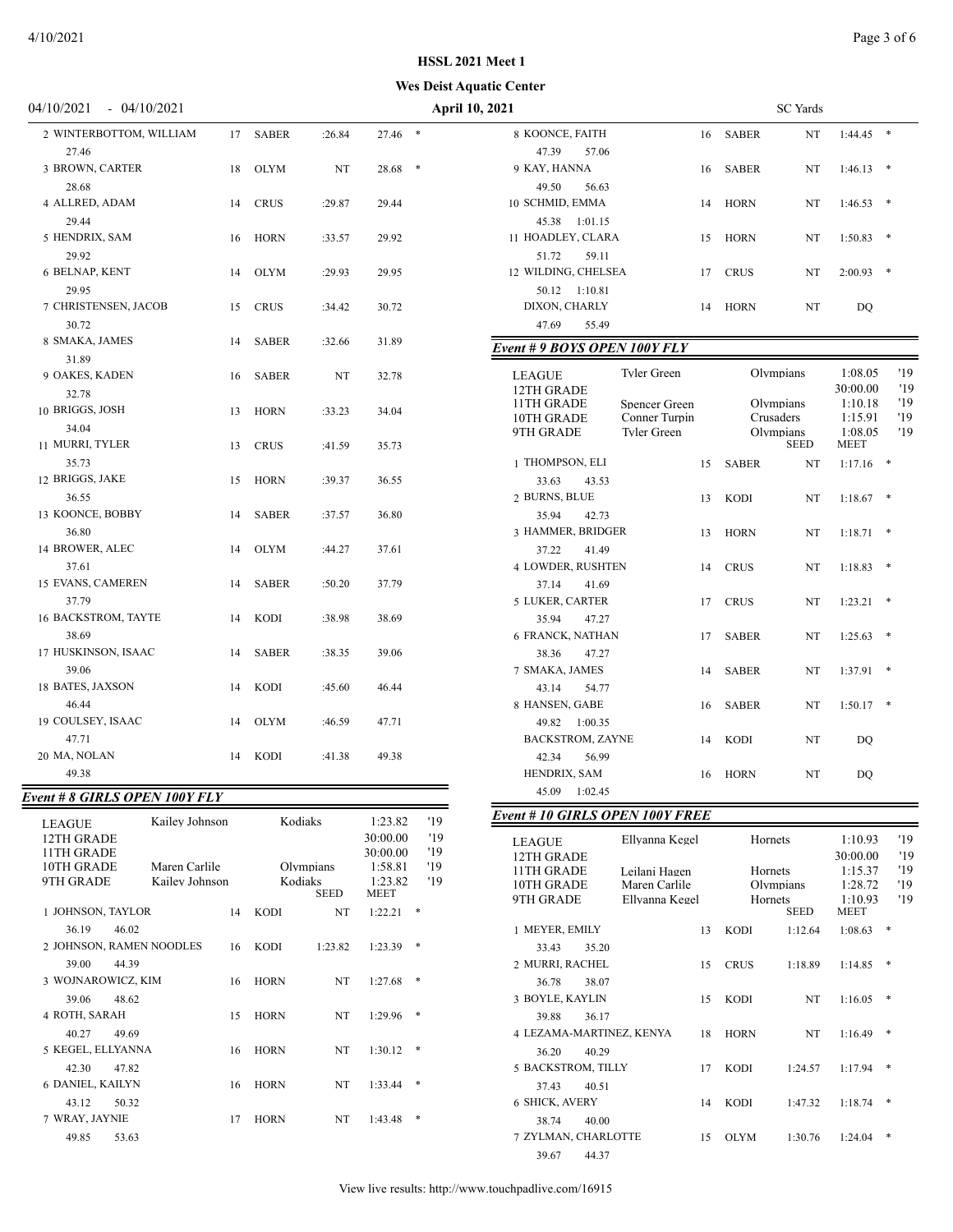#### **Wes Deist Aquatic Center**

| )4/10/2021<br>04/10/2021 |
|--------------------------|
|--------------------------|

| 8 TURLEY, KAYLEN                            | 13 | <b>CRUS</b>  | NT      | 1:25.02 | * |
|---------------------------------------------|----|--------------|---------|---------|---|
| 40.42<br>44.60<br>9 GRANAT, ADDI            | 14 | <b>SABER</b> | 1:26.50 | 1:25.65 | * |
| 39.25<br>46.40                              |    |              |         |         |   |
| 10 KINGERY, SHAELYN<br>41.07<br>48.17       | 16 | <b>OLYM</b>  | 2:16.32 | 1:29.24 | * |
| 11 KNIGHTON, DIANA                          | 14 | <b>OLYM</b>  | 1:27.66 | 1:29.73 | * |
| 42.86<br>48.37<br><b>12 WARNER, NATALIE</b> | 15 | <b>CRUS</b>  | NT      | 1:30.57 | * |
| 43.21<br>47.36                              |    |              |         |         | * |
| 13 SHUMWAY, MIA<br>45.52<br>50.88           | 13 | <b>SABER</b> | 1:43.27 | 1:36.40 |   |
| 14 REED, KATIE                              | 14 | <b>HORN</b>  | 1:40.45 | 1:40.32 | * |
| 46.77<br>53.55<br>15 TIRRELL, TIRRELL       | 14 | <b>SABER</b> | 1:42.84 | 1:41.23 | * |
| 45.94<br>55.29<br>16 WILDING, CHELSEA       | 17 | <b>CRUS</b>  | 1:37.96 | 1:44.69 | * |
| 49.10<br>55.59<br>17 ROUNDY, ARLIE          |    | <b>CRUS</b>  |         |         | * |
| 1:00.09<br>55.19                            | 14 |              | NT      | 1:55.28 |   |
|                                             |    |              |         |         |   |

### *Event # 11 BOYS OPEN 100Y FREE*

| <b>LEAGUE</b>           | Nick Brown          |    |              | Crusdaers                  | :56.43                 | '19    |
|-------------------------|---------------------|----|--------------|----------------------------|------------------------|--------|
| 12TH GRADE              | Nick Brown          |    |              | Crusaders                  | :56.43                 | '19    |
| 11TH GRADE              | Spencer Green       |    |              | Olympians                  | 1:00.47                | '19    |
| 10TH GRADE              | Conner Turpin       |    |              | Crusaders                  | 1:06.05                | '19    |
| 9TH GRADE               | William Winterbotto |    |              | Sabertooths<br><b>SEED</b> | 1:01.81<br><b>MEET</b> | '19    |
| 1 DRYSDALE, STEVE       |                     | 16 | <b>SABER</b> | 1:19.78                    | 56.14                  | $\ast$ |
| 26.44<br>29.70          |                     |    |              |                            |                        |        |
| 2 BENSON, CALEB         |                     | 16 | <b>CRUS</b>  | 1:56.63                    | 1:08.23                |        |
| 31.12<br>37.11          |                     |    |              |                            |                        |        |
| 3 BELNAP, KENT          |                     | 14 | <b>OLYM</b>  | 1:12.05                    | 1:10.12                |        |
| 31.84<br>38.28          |                     |    |              |                            |                        |        |
| 4 CHRISTENSEN, JACOB    |                     | 15 | <b>CRUS</b>  | 1:19.08                    | 1:11.69                |        |
| 32.60<br>39.09          |                     |    |              |                            |                        |        |
| 5 OAKES, KADEN          |                     | 16 | <b>SABER</b> | NT                         | 1:18.27                |        |
| 35.24<br>43.03          |                     |    |              |                            |                        |        |
| <b>6 EVANS, CAMEREN</b> |                     | 14 | <b>SABER</b> | 2:09.22                    | 1:20.85                |        |
| 38.27<br>42.58          |                     |    |              |                            |                        |        |
| 7 DALLIMORE, ISAAC      |                     | 14 | <b>CRUS</b>  | NT                         | 1:20.91                |        |
| 40.59<br>40.32          |                     |    |              |                            |                        |        |
| 8 MURRI, TYLER          |                     | 13 | <b>CRUS</b>  | 1:23.76                    | 1:22.18                |        |
| 40.43<br>41.75          |                     |    |              |                            |                        |        |
| 9 KOONCE, BOBBY         |                     | 14 | <b>SABER</b> | 1:26.16                    | 1:22.93                |        |
| 37.70<br>45.23          |                     |    |              |                            |                        |        |
| 10 RAVSTEN, MATHIAS     |                     | 14 | <b>SABER</b> | 1:26.10                    | 1:23.02                |        |
| 41.36<br>41.66          |                     |    |              |                            |                        |        |
| 11 BRIGGS, JOSH         |                     | 13 | <b>HORN</b>  | 1:22.37                    | 1:23.75                |        |
| 39.40<br>44.35          |                     |    |              |                            |                        |        |
| 12 BROWER, ALEC         |                     | 14 | <b>OLYM</b>  | 1:35.04                    | 1:24.68                |        |
| 40.35<br>44.33          |                     |    |              |                            |                        |        |
| 13 BRIGGS, JAKE         |                     | 15 | <b>HORN</b>  | 1:29.46                    | 1:24.83                |        |
| 40.11<br>44.72          |                     |    |              |                            |                        |        |
| 14 HUSKINSON, ISAAC     |                     | 14 | <b>SABER</b> | 1:26.54                    | 1:27.12                |        |
| 42.58<br>44.54          |                     |    |              |                            |                        |        |
| 15 BACKSTROM, TAYTE     |                     | 14 | KODI         | 1:27.89                    | 1:27.28                |        |
| 39.39<br>47.89          |                     |    |              |                            |                        |        |
| 16 DENNERT, MARSHALL    |                     | 15 | <b>SABER</b> | 1:27.78                    | 1:29.13                |        |
| 40.77<br>48.36          |                     |    |              |                            |                        |        |

| 04/10/2021<br>$-04/10/2021$ |                    |         |             | <b>April 10, 2021</b>   |             | <b>SC</b> Yards |         |
|-----------------------------|--------------------|---------|-------------|-------------------------|-------------|-----------------|---------|
| 8 TURLEY, KAYLEN            | <b>CRUS</b><br>13  | NT      | $1:25.02$ * | 17 BATES, JAXSON<br>14  | <b>KODI</b> | 1:41.61         | 1:46.12 |
| 44.60<br>40.42              |                    |         |             | 56.79<br>49.33          |             |                 |         |
| 9 GRANAT, ADDI              | <b>SABER</b><br>14 | 1:26.50 | $1:25.65$ * | 18 MA, NOLAN<br>14      | <b>KODI</b> | 1:36.77         | 1:55.71 |
| 39.25<br>46.40              |                    |         |             | 1:03.73<br>51.98        |             |                 |         |
| 10 KINGERY, SHAELYN         | <b>OLYM</b><br>16  | 2:16.32 | $1:29.24$ * | 19 COULSEY, ISAAC<br>14 | <b>OLYM</b> | 2:02.88         | 1:57.71 |
| 48.17<br>41.07              |                    |         |             | 1:05.31<br>52.40        |             |                 |         |

### *Event # 12 GIRLS OPEN 500Y FREE*

| <b>LEAGUE</b><br>12TH GRADE<br>11TH GRADE |                  | Kailey Johnson |       |              | Kodiaks                |             | 7:14.64<br>30:00.00<br>30:00.00 |       | '19<br>'19<br>'19 |
|-------------------------------------------|------------------|----------------|-------|--------------|------------------------|-------------|---------------------------------|-------|-------------------|
| 10TH GRADE                                |                  | Brianne Lott   |       |              | Sabertooths            |             | 7:53.24                         |       | '19               |
| 9TH GRADE                                 |                  | Kailey Johnson |       |              | Kodiaks<br><b>SEED</b> | <b>MEET</b> | 7:14.64                         |       | '19               |
| 1 JOHNSON, ZOE BUG                        |                  |                | 16    | <b>KODI</b>  | 7:23.76                |             | 6:36.38                         | *     |                   |
| 35.39                                     | 39.54            | 40.57          | 40.30 | 39.97        | 40.03                  | 40.66       |                                 | 41.06 |                   |
| 40.18                                     | 38.68            |                |       |              |                        |             |                                 |       |                   |
| 2 JOHNSON, TAYLOR                         |                  |                | 14    | <b>KODI</b>  |                        | NT.         | 6:54.61                         | *     |                   |
| 37.82                                     | 39.64            | 42.66          | 41.67 | 41.78        | 42.40                  |             | 5:32.07                         |       |                   |
| 42.89                                     | 39.65            |                |       |              |                        |             |                                 |       |                   |
| 3 WRAY, JAYNIE                            |                  |                | 17    | <b>HORN</b>  | 8:32.31                |             | 8:13.73                         | *     |                   |
| 41.31                                     | 50.56            | 51.11          | 50.37 | 53.08        | 50.33                  | 52.48       |                                 | 51.51 |                   |
|                                           | 8:13.73          |                |       |              |                        |             |                                 |       |                   |
| 4 ROTH, SARAH                             |                  |                | 15    | <b>HORN</b>  |                        | NT.         | 8:18.19                         | *     |                   |
| 42.36                                     | 48.40            | 48.84          | 48.20 | 48.46        | 47.23                  | 49.12       |                                 | 49.87 |                   |
| 50.25                                     | 1:05.46          |                |       |              |                        |             |                                 |       |                   |
| 5 KAY, HANNA                              |                  |                | 16    | <b>SABER</b> |                        | NT          | 9:24.70                         | *     |                   |
| 1:47.21                                   |                  | 4:42.54        |       | 9:24.70      |                        |             |                                 |       |                   |
| 6 STRATTON, ABIGAIL                       |                  |                | 14    | <b>CRUS</b>  |                        | NT          | 9:55.51                         | *     |                   |
| 38.62<br>38.55                            | 43.79<br>3:17.09 | 44.69          | 45.28 | 46.31        | 46.99                  | 47.29       |                                 | 46.90 |                   |

### *Event # 13 BOYS OPEN 500Y FREE*

| <b>LEAGUE</b><br>12TH GRADE |         | Spencer Green |       |              | Olympians   | 30:00.00       | 6:15.86 | '19<br>'19 |
|-----------------------------|---------|---------------|-------|--------------|-------------|----------------|---------|------------|
| 11TH GRADE                  |         | Spencer Green |       | Olympians    |             | 6:15.86        | '19     |            |
| 10TH GRADE                  |         | Conner Turpin |       |              | Crusaders   |                | 7:23.50 | '19        |
| 9TH GRADE                   |         | Tyler Green   |       |              | Olympians   |                | 6:26.47 | '19        |
|                             |         |               |       |              | <b>SEED</b> | <b>MEET</b>    |         |            |
| 1 BURNS, BLUE               |         |               | 13    | <b>KODI</b>  |             | NT<br>6:58.86  | $\ast$  |            |
| 35.87                       | 40.74   | 42.69         | 44.14 | 43.50        | 44.41       | 44.02          | 44.79   |            |
| 44.51                       | 34.19   |               |       |              |             |                |         |            |
| 2 WINTERBOTTOM, WILLIAM     |         |               | 17    | <b>SABER</b> | 7:17.88     | 7:05.36        | ∗       |            |
| 34.54                       | 41.87   | 42.11         | 43.40 | 43.77        | 45.42       | 43.49          | 45.64   |            |
| 44.06                       | 41.06   |               |       |              |             |                |         |            |
| 3 RUDY, ROMAN               |         |               | 15    | <b>SABER</b> |             | NT.<br>7:27.84 | ∗       |            |
| 35.34                       | 40.07   | 43.07         | 45.48 | 46.07        | 47.62       | 48.39          | 48.15   |            |
| 47.34                       | 46.31   |               |       |              |             |                |         |            |
| <b>4 LUKER, CARTER</b>      |         |               | 17    | <b>CRUS</b>  | 8:32.66     | 7:46.47        | *       |            |
| 35.19                       | 40.46   | 45.28         | 46.79 | 48.00        |             | 5:16.75        |         |            |
|                             | 7:49.38 |               |       |              |             |                |         |            |
| 5 BROWN, CARTER             |         |               | 18    | <b>OLYM</b>  |             | NT.<br>8:10.19 | *       |            |
| 38.86                       | 45.55   | 47.22         | 50.41 | 50.85        | 51.99       | 52.58          | 54.37   |            |
| 53.42                       | 44.94   |               |       |              |             |                |         |            |
|                             |         |               |       |              |             |                |         |            |

### *Event # 14 GIRLS OPEN 100Y BACK*

| <b>LEAGUE</b>  |       | Kailev Johnson |             | Kodiaks     | 1:22.98     | '19 |
|----------------|-------|----------------|-------------|-------------|-------------|-----|
| 12TH GRADE     |       |                |             |             | 30:00.00    | '19 |
| 11TH GRADE     |       |                |             |             | 30:00.00    | 19  |
| 10TH GRADE     |       | Brianne Lott   |             | Sabertooths | 1:25.86     | 19  |
| 9TH GRADE      |       | Kailev Johnson |             | Kodiaks     | 1:22.98     | 19  |
|                |       |                |             | <b>SEED</b> | <b>MEET</b> |     |
| 1 MEYER, EMILY |       | 13             | <b>KODI</b> | 1:21.56     | 1:16.58     | *   |
| 38.11          | 38.47 |                |             |             |             |     |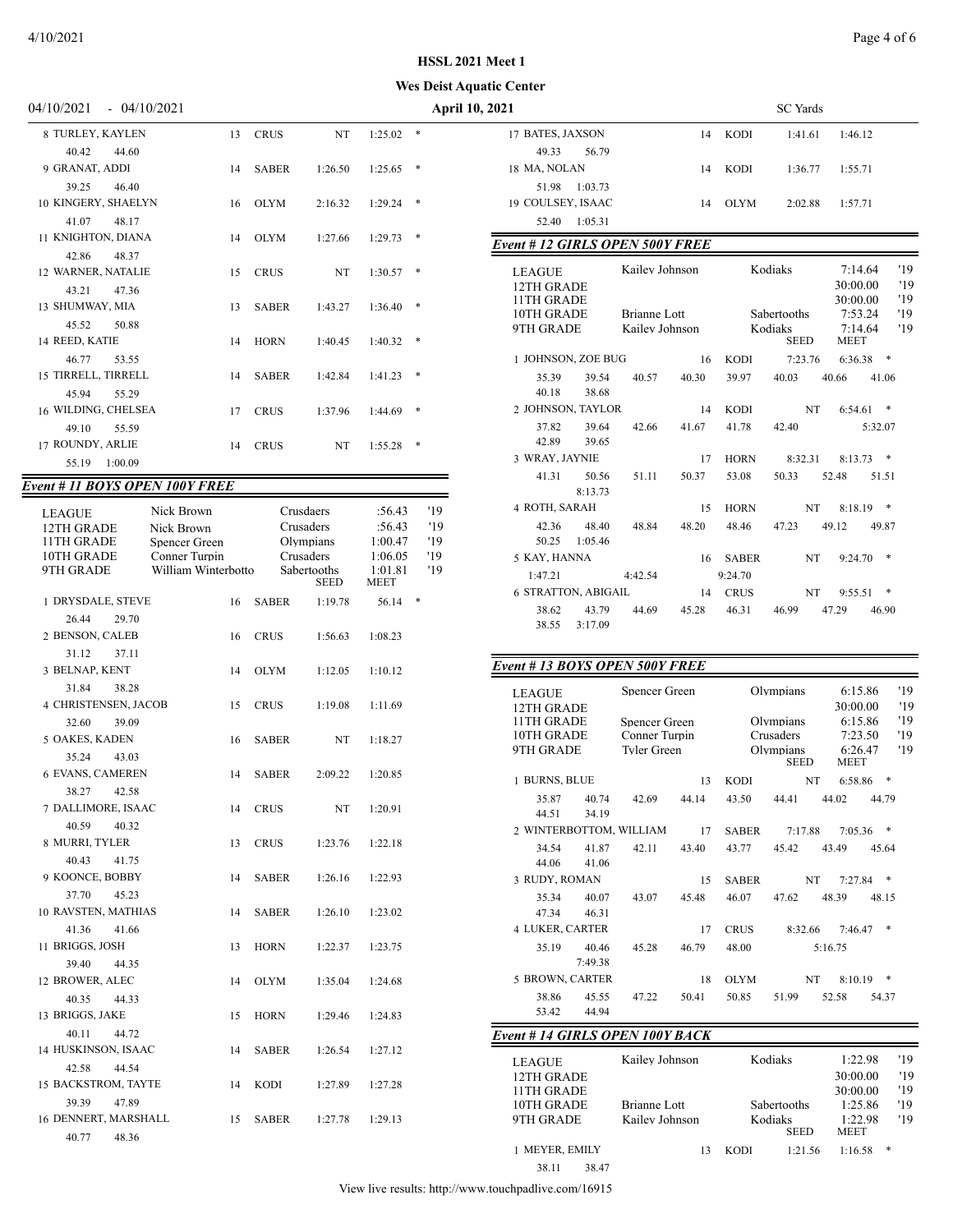#### **Wes Deist Aquatic Center**

| 047 I UZUZ I<br>$-0$ $+10/2021$                           |                             |    |              |                          |                    |   | гуμ        |
|-----------------------------------------------------------|-----------------------------|----|--------------|--------------------------|--------------------|---|------------|
| 2 JOHNSON, RAMEN NOODLES                                  |                             | 16 | KODI         | 1:21.57                  | 1:18.25            | * |            |
| 38.04<br>40.21<br>3 STRATTON, ABIGAIL<br>40.23<br>1:02.92 |                             | 14 | <b>CRUS</b>  | 1:27.62                  | 1:20.16            | * |            |
| <b>4 BOYLE, KAYLIN</b>                                    |                             | 15 | KODI         | NT                       | 1:22.82            | ∗ |            |
| 41.99<br>40.83<br>5 KEGEL, ELLYANNA                       |                             | 16 | <b>HORN</b>  | 1:23.88                  | 1:22.96            | ∗ |            |
| 39.30<br>43.66<br>6 BACKSTROM, TILLY<br>43.06<br>44.34    |                             | 17 | KODI         | 1:41.39                  | 1:27.40            | * |            |
| 7 WOJNAROWICZ, MAELI<br>42.94<br>45.05                    |                             | 14 | <b>HORN</b>  | 1:37.22                  | 1:27.99            | * |            |
| 8 LEZAMA-MARTINEZ, KENYA<br>43.41<br>45.85                |                             | 18 | <b>HORN</b>  | NT                       | 1:28.56            | * |            |
| 9 MURRI, RACHEL                                           |                             | 15 | <b>CRUS</b>  | 1:42.58                  | 1:29.92            | * |            |
| 43.02<br>46.90<br>10 WAHLEN, OLIVIA<br>45.20<br>45.85     |                             | 14 | <b>CRUS</b>  | 1:36.97                  | 1:31.05            | ∗ |            |
| 11 ZYLMAN, CHARLOTTE<br>44.05<br>47.57                    |                             | 15 | OLYM         | 1:34.98                  | 1:31.62            | * |            |
| 12 TURLEY, KAYLEN<br>47.26<br>48.07                       |                             | 13 | <b>CRUS</b>  | NT                       | 1:35.01            | * |            |
| 13 KNIGHTON, DIANA<br>46.98<br>51.99                      |                             | 14 | OLYM         | 1:35.89                  | 1:38.56            | ∗ |            |
| 14 DIXON, CHARLY<br>49.84<br>52.06                        |                             | 14 | <b>HORN</b>  | 1:38.59                  | 1:41.90            | * |            |
| 15 HOADLEY, CLARA<br>50.84 1:02.45                        |                             | 15 | <b>HORN</b>  | 2:29.72                  | 1:43.89            | * |            |
| 16 GUNDERSON, HANNAH<br>53.11<br>53.36                    |                             | 13 | <b>HORN</b>  | 1:50.01                  | 1:46.47            | * |            |
| 17 SHUMWAY, MIA<br>51.63<br>55.10                         |                             | 13 | SABER        | 1:46.94                  | 1:46.73            | * |            |
| 18 WILDING, CHELSEA                                       |                             | 17 | <b>CRUS</b>  | 1:53.65                  | 1:59.74            | * |            |
| 1:00.52<br>59.22<br>ROUNDY, ARLIE                         |                             | 14 | <b>CRUS</b>  | NT                       | DO                 |   |            |
| 1:08.30<br>1:11.35<br>SCHMID, EMMA                        |                             | 14 | HORN         | 1:45.57                  | DQ                 |   |            |
| 1:30.13                                                   |                             |    |              |                          |                    |   |            |
| Event # 15 BOYS OPEN 100Y BACK                            |                             |    |              |                          |                    |   |            |
| <b>LEAGUE</b>                                             | Spencer Green               |    |              | Olympians                | 1:08.20            |   | '19        |
| 12TH GRADE<br>11TH GRADE                                  | Nick Brown<br>Spencer Green |    |              | Crusaders<br>Olympians   | 1:08.82<br>1:08.20 |   | '19<br>'19 |
| 10TH GRADE                                                | Talmage Meek                |    | Hornets      |                          | 1:28.33            |   | '19        |
| 9TH GRADE                                                 | <b>Tyler Green</b>          |    |              | Olympians<br><b>SEED</b> | 1:10.82<br>MEET    |   | '19        |
| 1 THOMPSON, ELI                                           |                             | 15 | <b>SABER</b> | 1:25.07                  | 1:11.02            | * |            |
| 34.23<br>36.79<br>2 ALLRED, ADAM                          |                             | 14 | <b>CRUS</b>  | 1:22.91                  | 1:16.16            | ∗ |            |
| 37.15<br>39.01<br>3 FRANCK, NATHAN                        |                             | 17 | <b>SABER</b> | 1:44.28                  | 1:16.99            | * |            |
| 37.02<br>39.97<br>4 BELNAP, KENT                          |                             | 14 | <b>OLYM</b>  | NT                       | 1:24.78            | * |            |
| 40.38<br>44.40<br>5 CHRISTENSEN, JACOB                    |                             | 15 | <b>CRUS</b>  | 1:41.07                  | 1:27.75            | * |            |
| 42.38<br>45.37<br>6 LUKER, CARTER                         |                             | 17 | <b>CRUS</b>  | 1:46.69                  | 1:28.33            |   |            |
| 42.17<br>46.16<br>7 BENSON, CALEB<br>44.46<br>49.60       |                             | 16 | <b>CRUS</b>  | 2:09.12                  | 1:34.06            |   |            |
|                                                           |                             |    |              |                          |                    |   |            |

| 04/10/2021<br>$-04/10/2021$                             |    |              |                        |                    |            | <b>April 10, 2021</b>            |    |              | <b>SC</b> Yards |                      |            |
|---------------------------------------------------------|----|--------------|------------------------|--------------------|------------|----------------------------------|----|--------------|-----------------|----------------------|------------|
| 2 JOHNSON, RAMEN NOODLES                                |    | 16 KODI      | 1:21.57                | $1:18.25$ *        |            | 8 HENDRIX, SAM                   | 16 | <b>HORN</b>  | 1:46.23         | 1:37.13              |            |
| 40.21<br>38.04                                          |    |              |                        |                    |            | 1:36.86                          |    |              |                 |                      |            |
| 3 STRATTON, ABIGAIL                                     | 14 | <b>CRUS</b>  | 1:27.62                | $1:20.16$ *        |            | 9 DALLIMORE, ISAAC               | 14 | <b>CRUS</b>  | 2:04.40         | 1:44.62              |            |
| 1:02.92<br>40.23                                        |    |              |                        |                    |            | 52.17<br>55.28                   |    |              |                 |                      |            |
| 4 BOYLE, KAYLIN                                         | 15 | KODI         | NT                     | $1:22.82$ *        |            | 10 MURRI, TYLER                  | 13 | <b>CRUS</b>  | 1:56.86         | 1:44.69              |            |
| 41.99<br>40.83                                          |    |              |                        |                    |            | 51.17<br>53.52                   |    |              |                 |                      |            |
| 5 KEGEL, ELLYANNA                                       | 16 | HORN         | 1:23.88                | $1:22.96$ *        |            | 11 BRIGGS, JAKE                  | 15 | <b>HORN</b>  | 1:49.50         | 1:45.47              |            |
| 39.30<br>43.66                                          |    |              |                        |                    |            | 49.44<br>56.03                   |    |              |                 |                      |            |
| <b>6 BACKSTROM, TILLY</b>                               | 17 | KODI         | 1:41.39                | $1:27.40$ *        |            | 12 DENNERT, MARSHALL             | 15 | <b>SABER</b> | 1:53.69         | 1:47.27              |            |
| 43.06<br>44.34                                          |    |              |                        |                    |            | 48.15<br>59.12                   |    |              |                 |                      |            |
| 7 WOJNAROWICZ, MAELI                                    | 14 | <b>HORN</b>  | 1:37.22                | $1:27.99$ *        |            | 13 BRIGGS, JOSH                  | 13 | <b>HORN</b>  | 2:16.44         | 1:47.55              |            |
| 42.94<br>45.05                                          |    |              |                        |                    |            | 52.34<br>55.21                   |    |              |                 |                      |            |
| 8 LEZAMA-MARTINEZ, KENYA                                | 18 | HORN         | NT                     | $1:28.56$ *        |            | 14 SMAKA, JAMES                  | 14 | <b>SABER</b> | 1:44.37         | 1:51.46              |            |
| 43.41<br>45.85                                          |    |              |                        |                    |            | 51.00<br>1:00.46                 |    |              |                 |                      |            |
| 9 MURRI, RACHEL                                         | 15 | <b>CRUS</b>  | 1:42.58                | $1:29.92$ *        |            | 15 KOONCE, BOBBY                 | 14 | <b>SABER</b> | 1:51.17         | 1:52.03              |            |
| 43.02<br>46.90                                          |    |              |                        |                    |            | 52.00<br>1:00.03                 |    |              |                 |                      |            |
| 10 WAHLEN, OLIVIA                                       | 14 | <b>CRUS</b>  | 1:36.97                | $1:31.05$ *        |            | 16 BROWER, ALEC                  | 14 | <b>OLYM</b>  | 1:51.84         | 1:56.19              |            |
| 45.20<br>45.85                                          |    |              |                        |                    |            | 53.84 1:02.35                    |    |              |                 |                      |            |
| 11 ZYLMAN, CHARLOTTE                                    | 15 | <b>OLYM</b>  | 1:34.98                | $1:31.62$ *        |            | 17 HUSKINSON, ISAAC              | 14 | <b>SABER</b> | 1:49.58         | 1:59.60              |            |
| 44.05<br>47.57                                          |    |              |                        |                    |            | 18 COULSEY, ISAAC                | 14 | <b>OLYM</b>  | 2:19.62         | 2:17.58              |            |
| 12 TURLEY, KAYLEN                                       | 13 | <b>CRUS</b>  | NT                     | $1:35.01$ *        |            | 1:02.91  1:14.67                 |    |              |                 |                      |            |
| 48.07<br>47.26                                          |    |              |                        |                    |            | OAKES, KADEN                     | 16 | <b>SABER</b> | NT              | DQ                   |            |
| 13 KNIGHTON, DIANA                                      | 14 | <b>OLYM</b>  | 1:35.89                | $1:38.56$ *        |            | 46.24<br>54.65                   |    |              |                 |                      |            |
| 46.98<br>51.99                                          |    |              |                        |                    |            | Event #16 GIRLS OPEN 100Y BREAST |    |              |                 |                      |            |
| 14 DIXON, CHARLY                                        | 14 | HORN         | 1:38.59                | $1:41.90$ *        |            |                                  |    |              |                 |                      |            |
| 49.84<br>52.06                                          |    |              |                        |                    |            | Livy Bell<br><b>LEAGUE</b>       |    |              | Olympians       | 1:28.26              | '19<br>'19 |
| 15 HOADLEY, CLARA                                       | 15 | HORN         | 2:29.72                | $1:43.89$ *        |            | 12TH GRADE<br>11TH GRADE         |    |              |                 | 30:00.00<br>30:00.00 | '19        |
| 50.84<br>1:02.45                                        |    |              |                        |                    |            | 10TH GRADE<br>Andrea Pett        |    | Hornets      |                 | 1:45.97              | '19        |
| 16 GUNDERSON, HANNAH                                    | 13 | <b>HORN</b>  | 1:50.01                | $1:46.47$ *        |            | 9TH GRADE<br>Livy Bell           |    |              | Olympians       | 1:28.26              | '19        |
| 53.36<br>53.11                                          |    |              |                        |                    |            |                                  |    |              | <b>SEED</b>     | MEET                 |            |
| 17 SHUMWAY, MIA                                         | 13 | <b>SABER</b> | 1:46.94                | $1:46.73$ *        |            | 1 JOHNSON, ZOE BUG               | 16 | <b>KODI</b>  | 1:32.16         | 1:24.31              | $\ast$     |
| 51.63<br>55.10                                          |    |              |                        |                    |            | 40.47<br>43.84                   |    |              |                 |                      |            |
| 18 WILDING, CHELSEA                                     | 17 | <b>CRUS</b>  | 1:53.65                | $1:59.74$ *        |            | 2 KEGEL, ELLYANNA                | 16 | <b>HORN</b>  | 1:32.15         | $1:24.80$ *          |            |
| 1:00.52<br>59.22                                        |    |              |                        |                    |            | 40.57<br>44.23                   |    |              |                 |                      |            |
| ROUNDY, ARLIE                                           | 14 | <b>CRUS</b>  | NT                     | DQ                 |            | 3 WOJNAROWICZ, KIM               | 16 | <b>HORN</b>  | 1:35.93         | $1:30.07$ *          |            |
| $1:08.30$ $1:11.35$                                     |    |              |                        |                    |            | 43.64<br>46.43                   |    |              |                 |                      |            |
| <b>SCHMID, EMMA</b>                                     | 14 | <b>HORN</b>  | 1:45.57                | DQ                 |            | 4 WAHLEN, OLIVIA                 | 14 | <b>CRUS</b>  | 1:36.08         | $1:32.89$ *          |            |
| 1:30.13                                                 |    |              |                        |                    |            | 44.39<br>48.50                   |    |              |                 |                      |            |
| <b>Event #15 BOYS OPEN 100Y BACK</b>                    |    |              |                        |                    |            | 5 DANIEL, KAILYN                 |    | 16 HORN      | NT              | $1:34.91$ *          |            |
|                                                         |    |              |                        |                    |            | 44.63<br>50.28                   |    |              |                 |                      |            |
| Spencer Green<br>LEAGUE                                 |    |              | Olympians<br>Crusaders | 1:08.20<br>1:08.82 | '19<br>'19 | 6 MURRI, RACHEL                  | 15 | <b>CRUS</b>  | 1:39.40         | $1:35.25$ *          |            |
| 12TH GRADE<br>Nick Brown<br>11TH GRADE<br>Spencer Green |    |              | Olympians              | 1:08.20            | '19        | 45.46<br>49.79                   |    |              |                 |                      |            |
| 10TH GRADE<br>Talmage Meek                              |    | Hornets      |                        | 1:28.33            | '19        | 7 KOONCE, FAITH                  | 16 | <b>SABER</b> | NT              | $1:35.65$ *          |            |
| 9TH GRADE<br><b>Tyler Green</b>                         |    |              | Olympians              | 1:10.82            | '19        | 45.86<br>49.79                   |    |              |                 |                      |            |
|                                                         |    |              | SEED                   | <b>MEET</b>        |            | 8 STRATTON, ABIGAIL              | 14 | <b>CRUS</b>  | 1:41.04         | $1:37.75$ *          |            |
| 1 THOMPSON, ELI                                         |    | 15 SABER     | 1:25.07                | $1:11.02$ *        |            | 45.98<br>51.77                   |    |              |                 |                      |            |
| 34.23<br>36.79                                          |    |              |                        |                    |            | 9 KINGERY, SHAELYN               | 16 | OLYM         | 2:07.65         | $1:40.49$ *          |            |
| 2 ALLRED, ADAM                                          | 14 | <b>CRUS</b>  | 1:22.91                | $1:16.16$ *        |            | 47.41<br>53.08                   |    |              |                 |                      |            |
| 37.15<br>39.01                                          |    |              |                        |                    |            | 10 WILDING, CHELSEA              |    | 17 CRUS      | 1:50.97         | $1:42.23$ *          |            |

11 ROTH, SARAH 15 HORN 1:47.09 1:44.85 \*

12 WARNER, NATALIE 15 CRUS NT 1:45.64 \*

13 WOJNAROWICZ, MAELI 14 HORN 1:55.44 1:49.07 \*

14 WRAY, JAYNIE 17 HORN 1:46.20 1:51.33 \*

15 GUNDERSON, HANNAH 13 HORN 1:54.38 1:53.55 \*

50.77 51.46

49.74 55.11

49.41 56.23

52.92 56.15

54.10 57.23

54.70 58.85